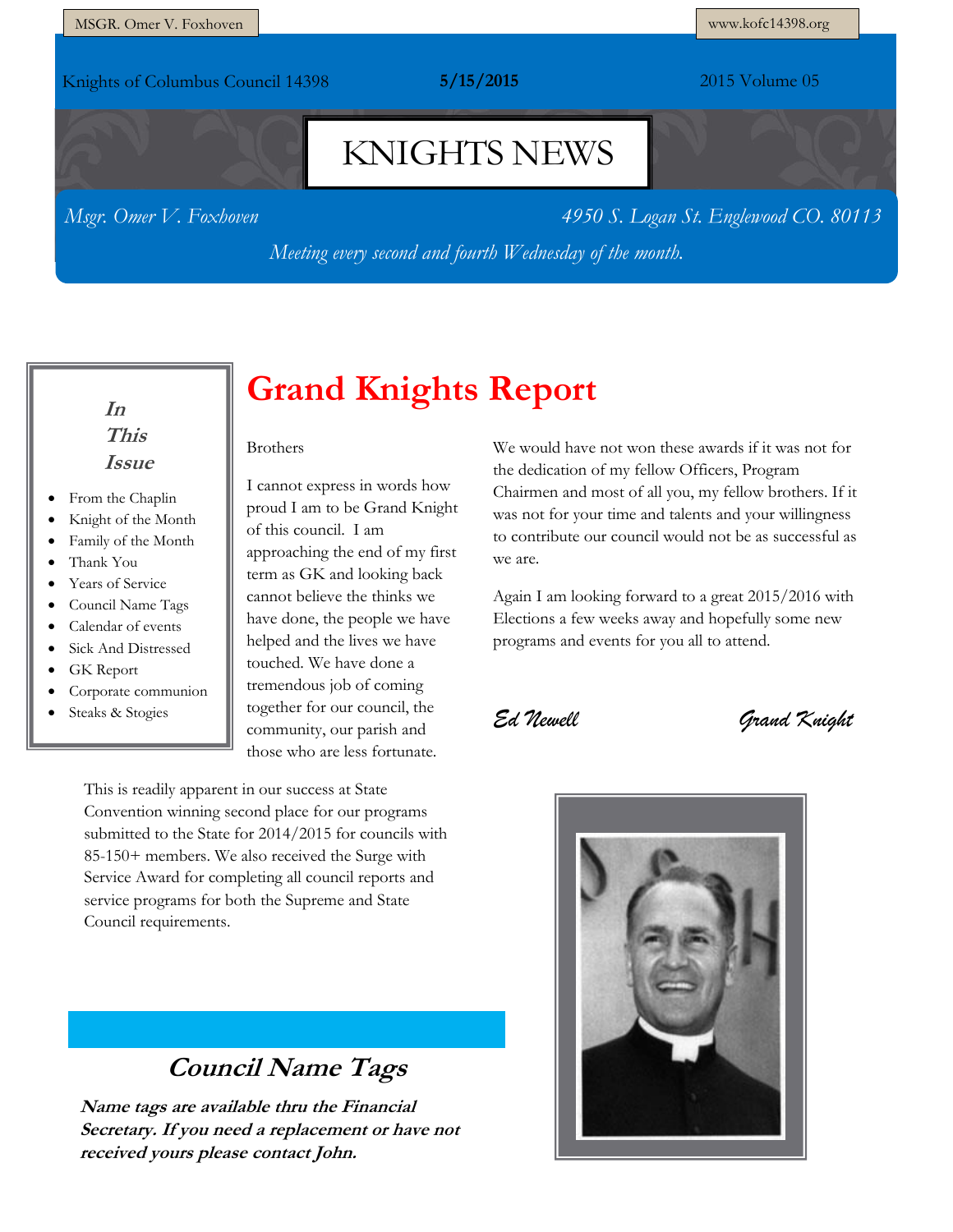## **From The Chaplain**

Dear Brothers,

In this month of May, it is important to remember our Blessed Mother. With Mother's Day being upon us, Mary should not be too difficult to remember. How is it you and your family honor her? As Knights we are expected to carry our Rosary at all times, to hold her in high reverence. Those are nice things to say, but what good does a Rosary do if it only changes pockets and is not warmed by its passing through our fingers. What good is a picture or statue if we only give it passing glance and don't pause to remember her example of faith? Recalling her own passion at the foot of Jesus' Cross should drive all of us to our knees in prayer.

It isn't a far distance from our Blessed Mother to thoughts of our own mothers as well as the mother of our children. The sacrifices these women make and have made for us and for our children is not a small thing. We will likely never know the times that they put us and our children before their own wants and needs. These women too are examples of Mary's love for the Church. We don't have to look far for strong examples of faith.

All that being said, how will you honor the Blessed Mother this month? How will you honor your own mother? How will you honor the mother of your children? Words (prayer), actions (random acts of tenderness/kindness), thoughts (cards and notes) given in the most tender and affectionate ways can say a great deal. Let the "Mary's" in your life know of your care and love for them.

Yours through Mary,

*Fr. Bob* Chaplain



### **FAMILY OF THE MONTH**

Congratulations to Sir Brother Knight Father Robert Fisher.



It may seem weird that Father Bob would receive this Award but Father Bob is the Father of our Parish Family, The Chaplin and Fathers of all our fellow brothers in this council. The Father of all children enrolled in our school. A role model to all, an outstanding leader and most of all a friend. I cannot think of a better "Family" to receive this award than the Family that Father Bob has been the Patriarch of for 11+ years. Congratulations to our Chaplin Father Bob and his Parish Family and Congratulations to Father on his June Retirement. He will be missed.



#### **Knight of the Month**

Congratulations to Brother Knight Deacon Erik Vegil for Knight of the month for April. Deacon Erik will also be Ordained if a few days. Despite Deacons busy schedule with his studies, parish duties, deacon duties and everything else which I am sure is a full plate, Erik still finds time to help out with council projects and events. Congratulations again to Brother Deacon Erik on his Ordination and Knight of the Month. Thanks for all you do.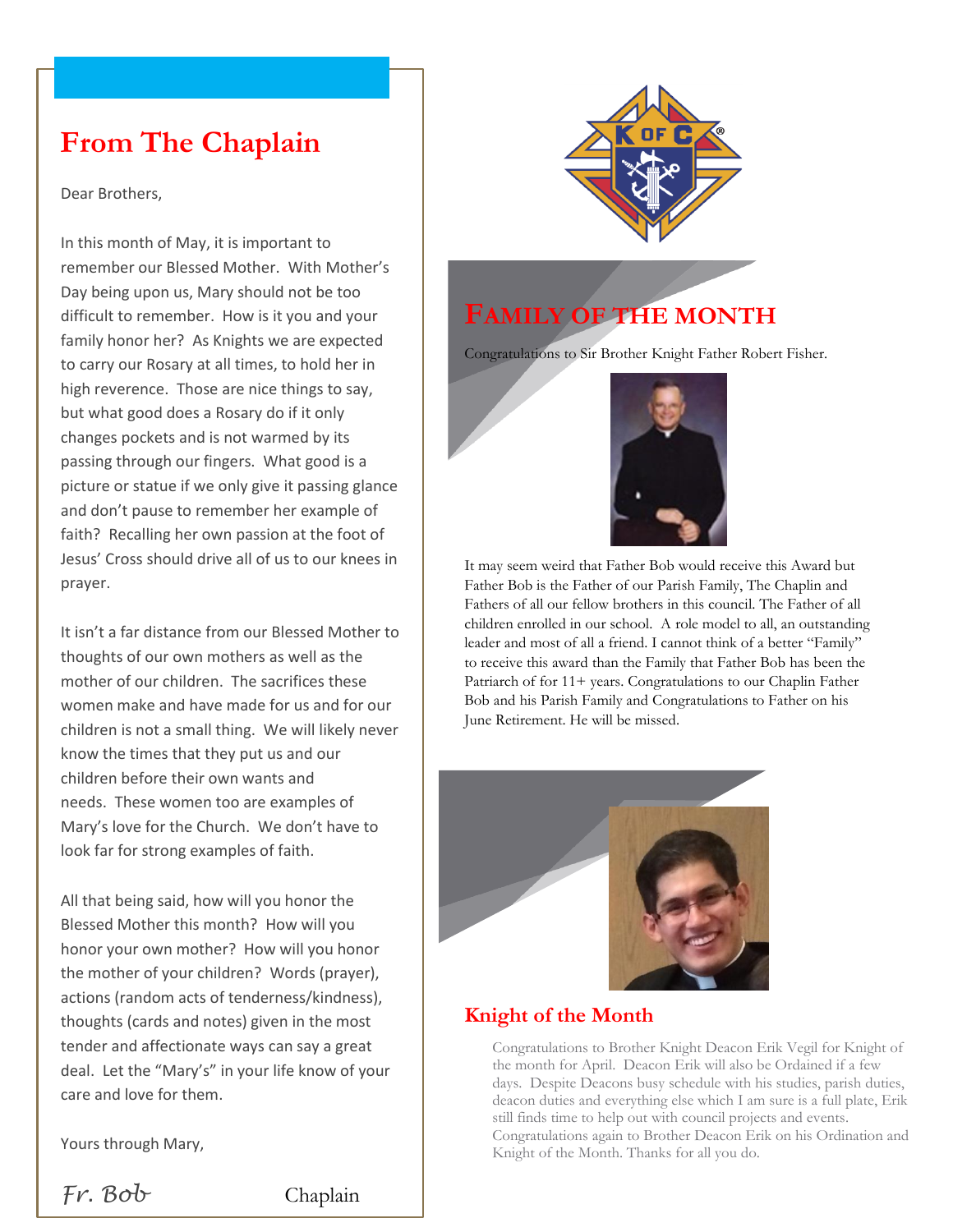**Council Calendar**

**Sat May 2, 2015 12pm Garage Work detail fish fry clean up storage Wed May 6, 2015 6pm Marion Hour Prayer and Perpetual Help Novena Sun May 10, 2015 Mothers' Day Wed May 13, 2015 6pm Marion Hour Prayer and Perpetual Help Novena 7pm Rosary Cancelled 7:30pm Meeting Cancelled Thu May 14, 2015 Ascension Day Newsletter/Knight and Family of the Month Report Due Fri May 15, 2015 6:30pm Coffeehouse Sat May 16, 2015 Brother Knight Deacon Erik V. Ordination, First Mass, Reception. Wed May 20, 2015 6pm Marion Hour Prayer and Perpetual Help Novena Thu May 21, 2015 7pm Resect Life Holy Hour. Sun May 24, 2015 Pentecost Mon May 25, 2015 Memorial Day Whit Monday Wed May 27, 2015 6pm Marion Hour Prayer and Perpetual Help Novena 6:30pm 1st Degree 7:30pm Programs Meeting Sat May 30, 2015 Corporate Communion Sun May 31, 2015 Corporate Communion Mass Trinity Sunday Wed Jun 3, 2015**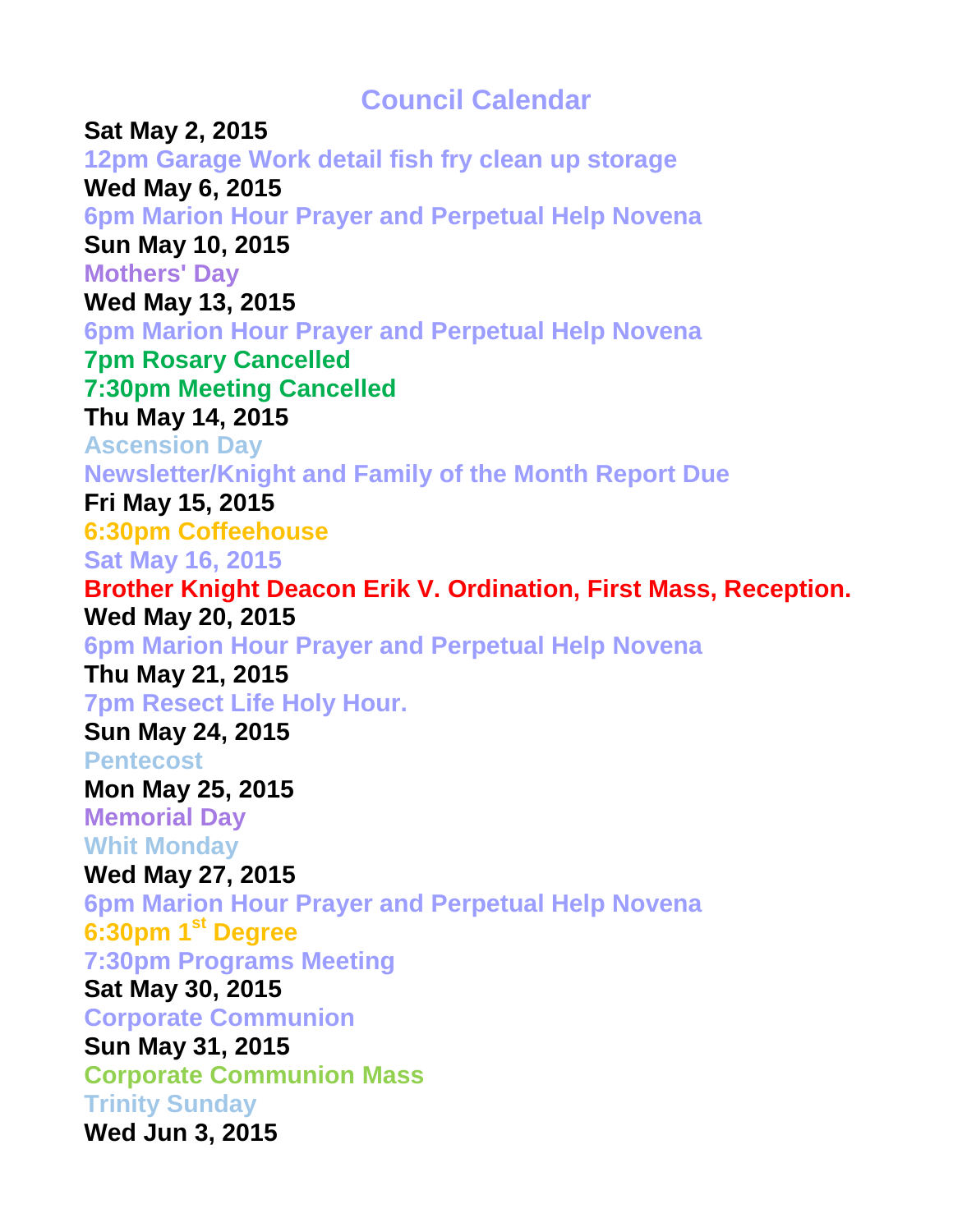**6pm Marion Hour Prayer and Perpetual Help Novena Thu Jun 4, 2015 Corpus Christi Fri June 5, 2015 Father Bobs Retirement Party! Wed Jun 10, 2015 6pm Marion Hour Prayer and Perpetual Help Novena 7pm Rosary 7:30pm Business Meeting and election of officers. Sun Jun 14, 2015 Newsletter/Knight and Family of the Month Report Due Wed Jun 17, 2015 6pm Marion Hour Prayer and Perpetual Help Novena Thu Jun 18, 2015 7pm Resect Life Holy Hour. Fri Jun 19, 2015 6:30pm Coffeehouse Sun Jun 21, 2015 Fathers' Day Wed Jun 24, 2015 6pm Marion Hour Prayer and Perpetual Help Novena 7pm Rosary 7:30pm Programs Meeting Fri Jun 26, 2015 6:30pm Coffeehouse Tue Jun 30, 2015 Council reports Due SP-7, 1057, 2863**

Please remember to view the current calendar for all updated events on the website<http://www.kofc14398.org/Calendar.html>



**Scan our Quick Response Code with your smart phone or look us up at <https://www.facebook.com/KofcCouncil14398> and LIKE our Facebook page to keep up with your All Souls Knights events and photos.** [WWW.KOFC14398.ORG](http://www.kofc14398.org/)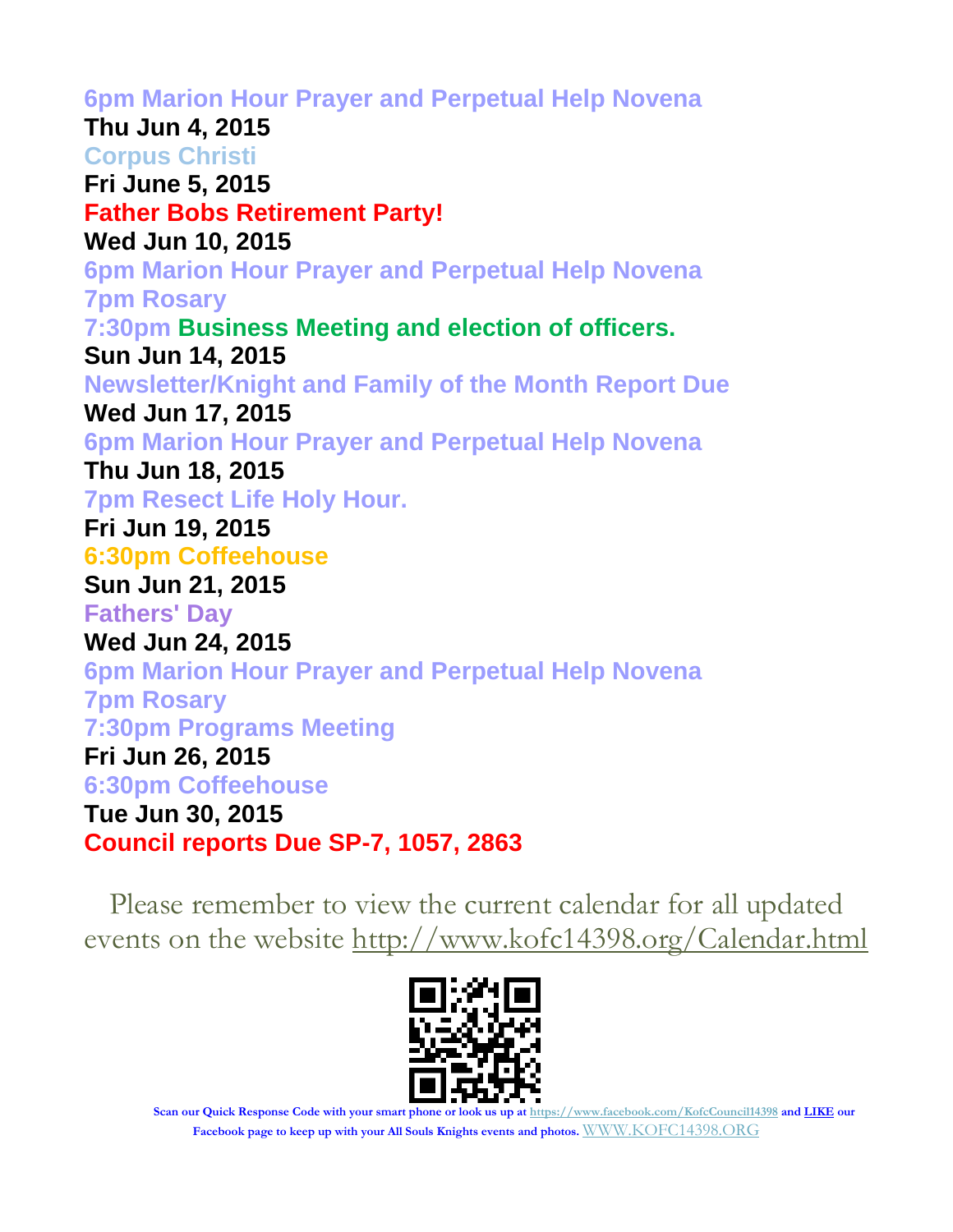**Want to contribute to this newsletter please contact and submit your article to Bob Aliano by the third Sunday of the month.**

### **COUNCIL 14398 OFFICERS**

CHAPLAIN: FR. BOB FISHER GRAND KNIGHT: ED NEWELL DEPUTY GRAND KNIGHT: DENNIS HUGHES CHANCELLOR: JERRY WEAKLEY WARDEN: MARK MANZANARES FINANCIAL SECRETARY: JOHN KUNKEL TREASURER: DAVE OHNMACHT RECORDER: ROB COLLINS ADVOCATE: MIKE MASTO LECTURER: RIAN ROSS INSIDE GUARDS: DAVID BILLERS, DOUG YOUNGER OUTSIDE GUARD: JIM KNOBLAUCH TRUSTEES: FRED VENETTE, DEAN LEMANSKE, PAT CALLAHAN MEMBERSHIP DIRECTOR: JERRY WEAKLY FIELD AGENT: JEFF SMITH (303) 332-6252 DAN.OHARE@KOFC.ORG NEWSLETTER EDITOR: BOB ALIANO PROGRAM DIRECTOR: PAT CALLAHAN

### Sick And Distressed.

If you know of one of our members or their families that are either sick, in distress or have left us, please email Chancellor Jerry Weakly [jweakly@q.com](mailto:jweakly@q.com)

| Brother Knight Ben Dudah | Sandy & Jack Callahan |  |  |
|--------------------------|-----------------------|--|--|
| Devon Wagstaff           | Savanah Guess         |  |  |
| Christine Bennett        | Mackenzie Callahan    |  |  |
| Fran Lynch               | Dante LeManske        |  |  |
| Kathy Vassi              | Paul & Tilda Masto    |  |  |
| Lino Salvador            | Liz Flores            |  |  |
| James Knoblauch          | Paula Guerin          |  |  |
| Marry Knauber            | Daryl Parness         |  |  |
| Kelly Holdorf            | Becky Laca            |  |  |
| Toby James               | Peggy Younger         |  |  |
| Mary Lu Erickson         | Theresa Gomez         |  |  |
| Cheryl & Fred Venette    | Paul & Tilda Masto    |  |  |
| Leno Salvador            | Ed Newell             |  |  |
| Tricia Carlton           | Father Bob Fisher     |  |  |
| The Military             |                       |  |  |

The Elderly

The Poor

The Traveling

#### **St. Augustine's Prayer for the Sick and Distressed**

Watch, O Lord, with those who wake, or watch, or weep tonight, and give your angels charge over those who sleep. Tend your sick ones, O Lord Christ. Rest your weary ones. Bless your dying ones. Soothe your suffering ones. Pity your afflicted ones. Shield your joyous ones. And for all your love's sake. Amen.

#### **Please pray for our beloved departed:**

Steve Ohnmacht

Carol Vega

Brian Sanders

**May all the faithful departed rest in peace.**

**Thanks to those who particpated in the 1st steaks and stogies of the year. I hope everyone hade a great time and enjoyed the foos and fellowship.**

**As a reminder Steaks And Stogies events will be held when a 5th Wednesday occures in a month. July has a 5th Wednesday so put it on your calandar now.** Doug Younger**..Council program director.**

> *Don't forget to mark your calendar for the Corporate Communion Mass May 31 0900. Knights and their families are encouraged join us to process in and sit together at the front of the church. Mark Manzanares Church Program Director.*